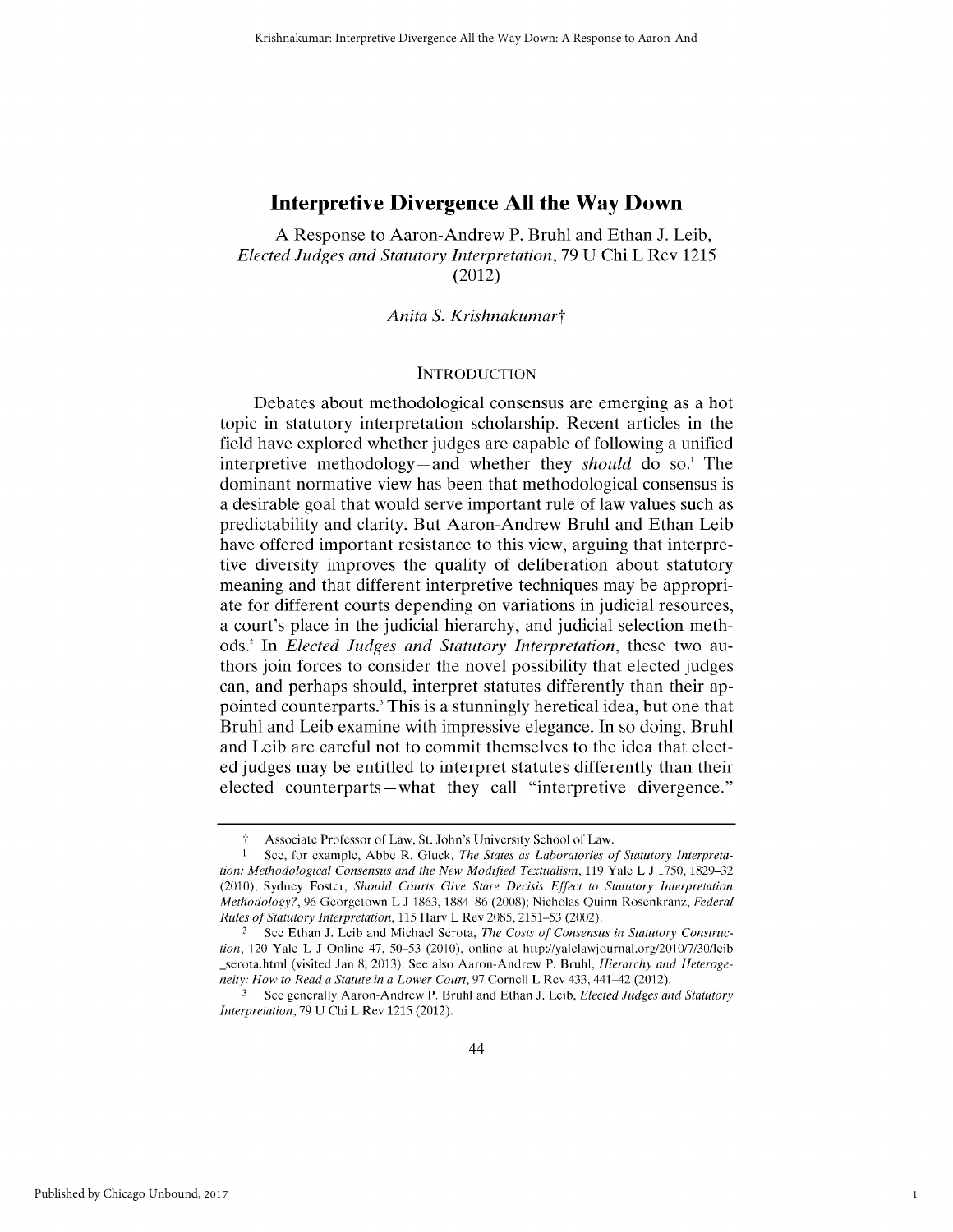Rather, their goal is exploratory, "to see what would happen if one took seriously the line of reasoning that links judicial selection to interpretive methodology in statutory cases."' Accordingly, they present the best cases for and against interpretive divergence and seek to begin a conversation about whether such divergence is appropriate in at least some cases.<sup>5</sup> Their article is an outstanding contribution and does an admirable job of forcing scholars to think outside the box.

Rather than rush to judgment on Bruhl and Leib's fledgling idea- particularly given the authors' own agnosticism' and exploratory approach **-I** wish to focus on an intriguing corollary question raised by their analysis. That is, if one takes seriously the proposition that it may make sense for elected judges to interpret statutes differently than do appointed judges, should judicial opinions written by elected judges look substantially different from those written by appointed judges? There are several levels on which this question operates. The first is substantive: In what ways should elected judges' democratic pedigree affect their interpretive method in deciding cases? Bruhl and Leib engage this question to some extent, suggesting that, under certain circumstances, elected judges may be entitled to exercise greater interpretive independence than their appointed counterparts.<sup>7</sup> The second level is procedural: How, if at all, should the manner in which elected judges explain their reasoning in judicial opinions differ from how appointed judges explain their reasoning? Put differently, should elected judges write their opinions to speak primarily to the voting public as an audience rather than to lawyers and other judges? **If** we think that the answer to that question could

 $\frac{4}{5}$  Id at 1217.<br>**Bruhl** and

*<sup>5</sup>* Bruhl and Leib's case against interpretive divergence lays out, inter alia, objections based on formalist and separation of powers arguments, rule of law concerns relating to predictability and judicial independence, and the practical limitations of obtaining meaningful accountability through judicial elections. See id at 1222-37. Their case for interpretive divergence points out, among other things, that many states adopted judicial elections in order to establish the judiciary as a check against legislative corruption, that the faithful agent model that underlies most statutory interpretation theory loses force when the court is elected by the people, and that the role of elected state judges already diverges from that of appointed federal judges in that state judges engage in common law decision making, which by its nature is dynamic and pragmatic. See id at 1237-54.

The authors in several places acknowledge the attractiveness of the case against interpretive divergence and ultimately conclude that it is too soon to reach a definitive answer on the question whether the method of judicial selection should affect statutory interpretation methodology. Id at 1255.

**<sup>7</sup>** Specifically, they suggest that elected judges may be more qualified than appointed judges to update statutes in light of changed social circumstances, trump the legislature in the name of the people (when the legislature may bc doing a poor job of rellecting the people's preferences), and even go beyond popular preferences in pursuit of a more just society. Sec Bruhl and Leib, 79 U Chi L Rev at 1258-67 (cited in note 3).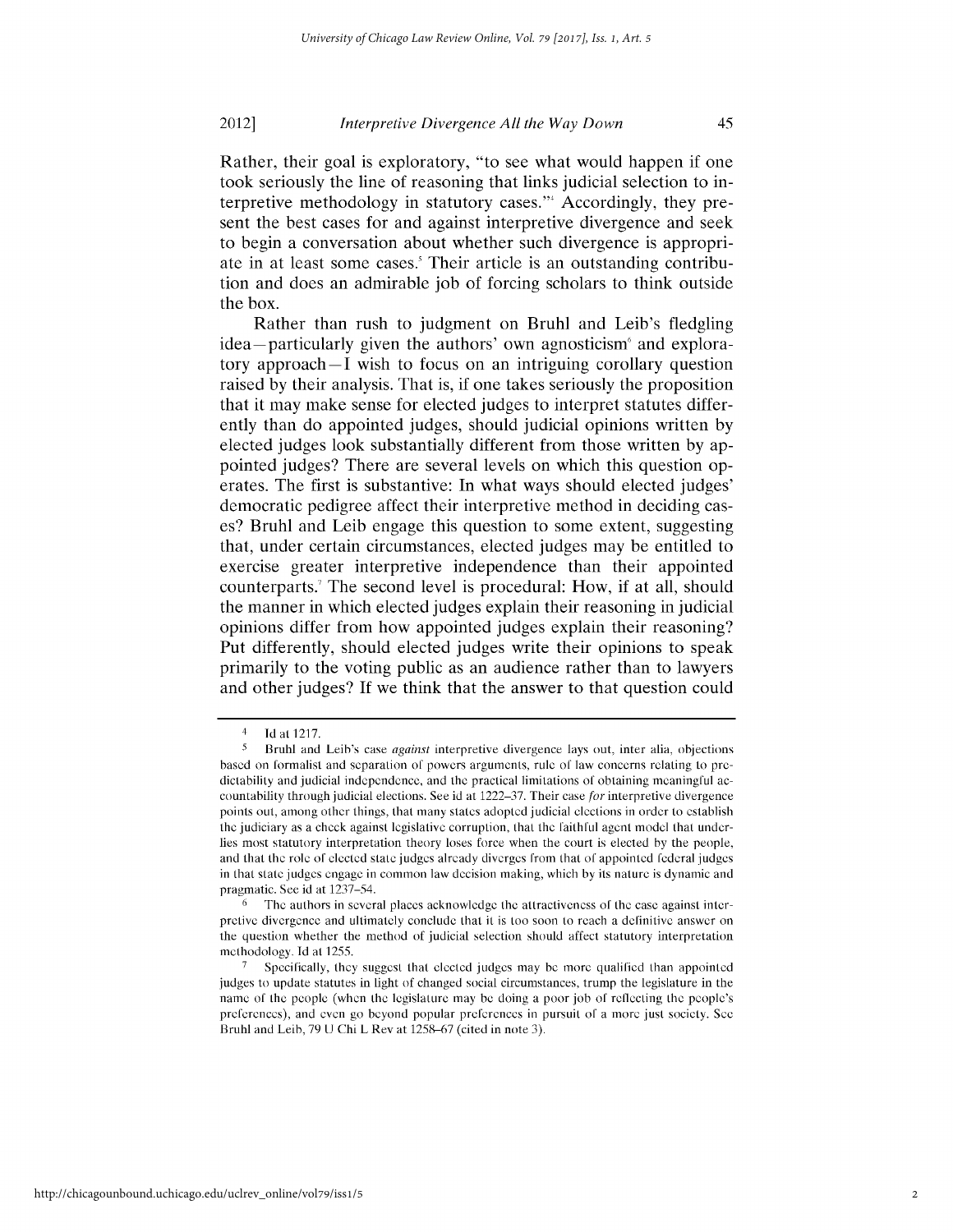be "yes", in what ways might we want or expect elected judges' opinions to differ from those written by their appointed counterparts? And third: Should elected judges abandon certain interpretive tools- or use them differently- than appointed judges?

This Essay offers some answers to the second and third sets of questions. Part **I** examines the relative roles of judicial opinions written by elected versus appointed judges in a world in which interpretive divergence is practiced. It suggests that if an elected judge's electoral connection to the people justifies a different approach or focus in her evaluation of statutes, then it is important for such a judge's opinions to reflect her reasoning in a manner that can be understood—and, ultimately, evaluated—by the voting public. Part II explores specific ways in which we might want or expect an elected judge's statutory opinions, and use of interpretive tools, to differ from an appointed judge's in light of the electoral connection and the need for public understanding.

## **I.** THE ELECTORAL **CONNECTION AND** THE ROLE OF THE **JUDICIAL OPINION**

Let us begin by considering the case of the ordinary judicial opinion, written by an appointed judge. Who is the judge's  $-$  and the opinion's—audience? Aside from the litigants, there seem to be three distinct answers: (1) other judges on the same court, judges on lower courts bound by the decision, and perhaps also judges on sister courts who might be persuaded by the opinion; (2) attorneys seeking to understand the relevant rule of law and to advise clients; and (3) the general public. Of these, only the first two audiences are likely to read the opinion in large numbers, although some members of the public will read it and some will become aware of its contents through the news media. What, then, is the role of the ordinary judicial opinion with respect to each of these audiences? Again, the answers are distinct. For other judges, the opinion is a precedent whose reasoning they either will find persuasive or will disagree with and which they may seek to embrace or to distinguish in their own future opinions. Likewise, for attorneys, the opinion is a precedent whose nuances they will seek to understand so they can provide sound legal advice and present their clients' cases in the best possible light. Finally, for the public, the judicial opinion itself will have little role to play, although the outcome of the case and the rule of law established in the opinion may become the focus of public attention. In other words, for judges, the opinion's role is persuasion; for attorneys,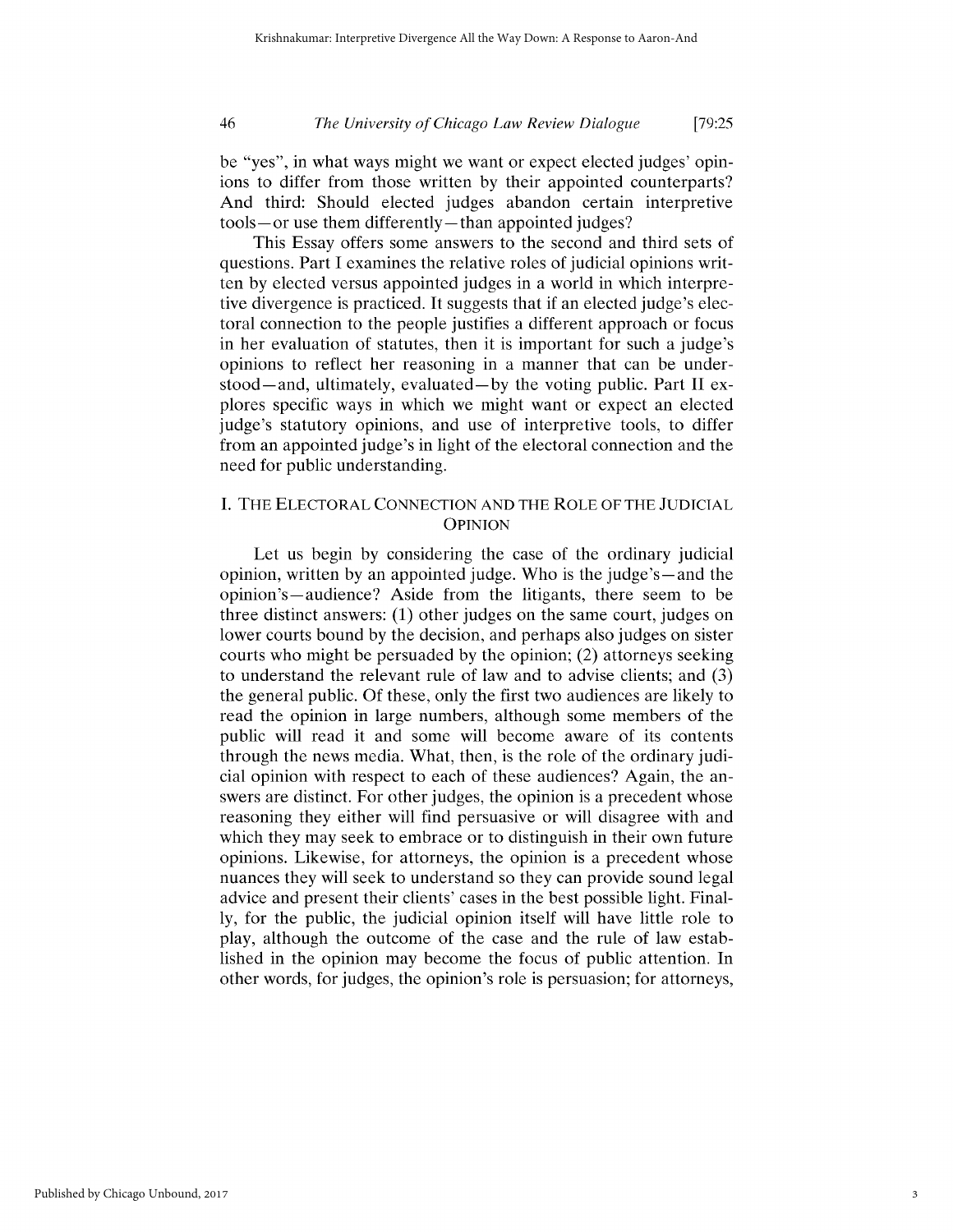47

the opinion's role is to foster prediction; and for the public, the opinion's role is legitimation.<sup>8</sup>

The relevant question is whether any of these roles changes substantially when the author of the opinion, and the court that issues it, is elected by the people rather than appointed by the chief executive. With respect to the first two audiences, the answer seems to be "no." The method of judicial selection should not change the precedential role of a judicial opinion vis-à-vis other judges<sup>9</sup> or attorneys, who still should pay close attention to the opinion's reasoning and follow or distinguish it in future cases." But the electoral connection could change the role of judicial opinions vis-à-vis the public, who must vote to elect or reject individual judges every few years based, at least in part, on the quality of such judges' work in deciding cases.

This is particularly so if elected judges, following Bruhl and Leib's case for interpretive divergence, exercise greater interpretive freedom based on this very electoral connection. Consider the following justifications for interpretive divergence advanced by Bruhl and Leib: "[J]udicial elections give the citizenry a greater degree of ex post residual control over their judicial fiduciaries," which means that "an elected judge is arguably justified in having even more flexibility than an unelected counterpart."<sup>11</sup> And

perhaps one should not be so quick to exclude the possibility of overruling precedent on account of an intervening election.... [A] court does not have an *absolute* duty to follow its own precedents.... [S]houldn't it matter that the voters threw the prior judges out of office because those judges' particular decisions, or general interpretive strategies, were, by the people's lights, wrong?"<sup>12</sup>

If we are to take these statements seriously—that elected judges may be entitled to greater interpretive freedom than appointed judg-

<sup>8</sup> **1** thank Marc DeGirolami for this helplul categorization.

<sup>&</sup>lt;sup>9</sup> If other judges are not themselves elected, that could affect whether they view themselves as capable of following the reasoning of a case that is the product of interpretive divergence—since they would not share the electoral connection-based qualifications of the court that authored the precedent. But because most states in which the members of the highest state court are elected also elect their lower court judges, this caveat would only apply to the relatively minimal role that elected judges' opinions play vis-a-vis judges on sister states' courts.

**<sup>10</sup>** It is possible that attorneys advising clients may adjust their reliance on certain precedents issued by elected judges. For example, when an attorney believes that a judicial decision is the product of electoral pressure or is vulnerable to electoral correction, she may view the precedent as less stable than a precedent issued by an appointed court, on the theory that electoral politics could change the composition of the court and, with it, the rule of law. I thank Jeremy Sheff for this insight.

 $11$  Bruhl and Leib, 79 U Chi L Rev at 1245–46 (cited in note 3).

<sup>12</sup> **Idat** 1257.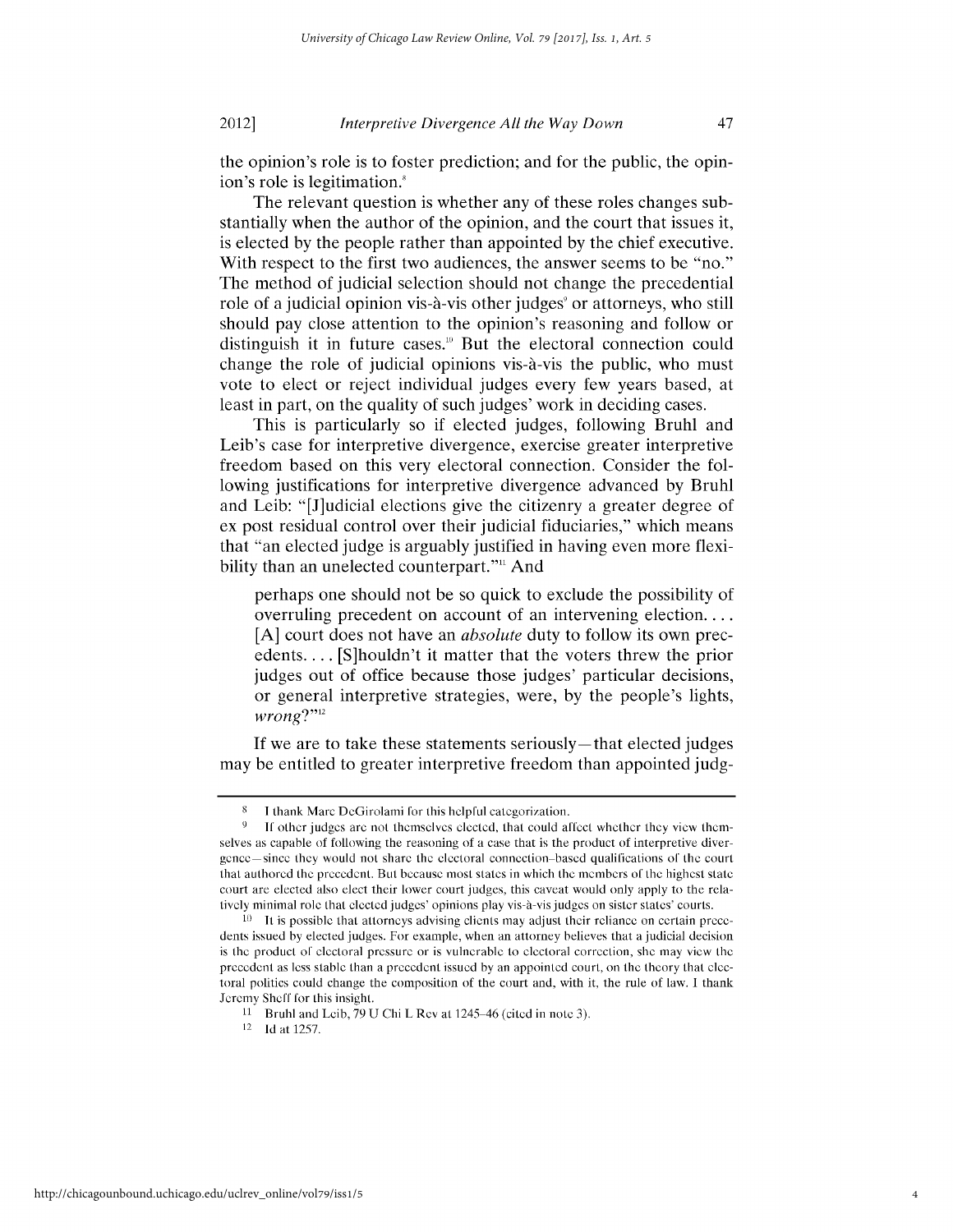es because voters can ratify or reject their interpretive choices at the ballot box and that precedents rejected at the ballot box may be appropriate candidates for overruling-we must assume some public familiarity with and understanding of the content of elected judges' opinions. In other words, interpretive divergence as a concept presupposes a significant role for judicial opinions vis-à-vis the public as an audience. It also presupposes a high degree of sophistication on the part of that audience.

The enhanced role that judicial opinions play with respect to the voting public becomes even clearer when one considers the substantive forms of interpretive divergence that Bruhl and Leib suggest elected judges might pursue. For example, Bruhl and Leib argue that the institutional and personal circumstances of elected judges give such judges an advantage over appointed judges in understanding changing social circumstances and public opinion.<sup>13</sup> Elected judges accordingly may be more justified than appointed judges in practicing judicial dynamism-that is, updating statutes to reflect changed social circumstances." In other words, the electoral connection forces elected judges to stay in touch with the public's policy preferences and current social values, and this in turn makes elected judges more capable than their appointed counterparts of interpreting statutes to reflect evolving social norms." But if we are to accept this justification for greater judicial updating by elected judges, then we must presume or require judicial opinions that are honest about the social values underlying judges' decision making. We must also seek to ensure that the voting public comprehends such judicial opinions well enough to be able to identify when an elected judge has misgauged current social values-so voters can adequately punish the judge at election time. Otherwise, Bruhl and Leib's interpretive divergence will operate as a one-way ratchet, enhancing judicial power in the name of greater accountability without any corresponding mechanism for ensuring that that accountability is meaningful.

**<sup>13</sup> Id** at **1258** 59.

<sup>14</sup> **Id** at 1258-59.

<sup>&</sup>lt;sup>15</sup> Bruhl and Leib, 79 U Chi L Rev at 1250–52 (cited in note 3).

<sup>16</sup> Bruhl and Leib qualify their case for interpretive divergence by noting that only certain kinds of elections may justify such divergence-that is, competitive, partisan elections in which there is meaningful public engagement. And they acknowledge that many, perhaps most, judicial elections will not satisfy these criteria. Bruhl and Leib, 79 U Chi L Rev at 1231 35, 1252-53 (cited in note 3). However, even when an election does meet these criteria, it cannot truly justify interpretive freedom of the kind that Bruhl and Leib envision unless voters are able to understand and evaluate how well elected judges have gauged current public values in the years between elections.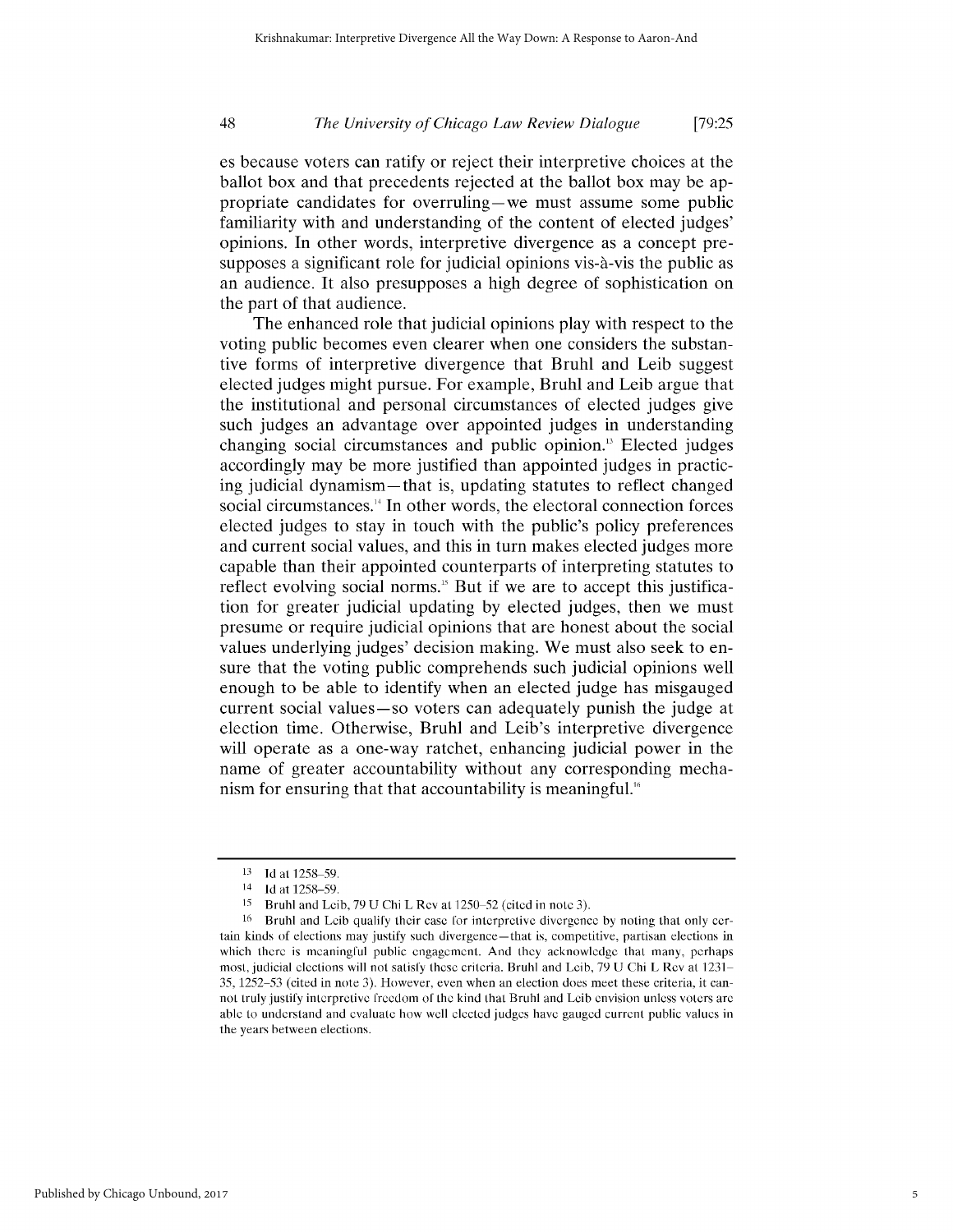Bruhl and Leib also suggest that the accountability conferred through elections could empower elected judges to decide cases in ways that move beyond the people's policy preferences in furtherance of a just society." Moreover, they contend that such decisional freedom is bolstered by the fact that elected judges, unlike legislators, "have to provide the voters with a reasoned explanation for their actions in the form of a judicial opinion."" Again, this justification presumes-and requires-judicial opinions that are honest and clear about the bases for elected judges' decisions, such that the voting public can understand those decisions and make informed electoral choices based on them.

One might argue that even if the public does pay more attention to elected judges' decisions as a result of the electoral connection, the public will focus only on case outcomes, not on judges' reasoning—and that, accordingly, elected judges need not write their opinions any differently from their appointed counterparts. After all, the public also elects legislators but no one supposes that voters read the Congressional Record. This is a criticism with some merit, but one that is overstated. First, there is at least some evidence that voters pay attention to more than just the outcomes of judicial decisions and that they care (or can be made to care as a campaign issue) about judicial methodology and reasoning." Second, we do not have to suppose a polity in which large numbers of ordinary citizens sit down to read judicial opinions at election time in order to believe that elected judges should write their opinions somewhat differently than do their appointed counterparts-at least if they practice interpretive divergence. Opinions that clearly explain a judge's public values-based reasoning will be filtered through to the voting public through other sources, such as the media and even judicial campaigns. But in order for that filtering to be meaningful, the opinions must candidly reflect any dynamic updating or social values that have formed the basis for the court's decision.

One may reasonably question whether elected judges will, in practice, be comfortable laying bare the public values that underlie their statutory interpretations. As I have discussed elsewhere, courts have sometimes been remarkably honest about the public values and

<sup>17</sup> **Id** at 1266.

<sup>18</sup> **Id.**

<sup>&</sup>lt;sup>19</sup> Abbe Gluck's recent work examining state statutory interpretation methodology, for example, uncovered judicial elections in Michigan that focused on the merits of purposivism versus textualism, including the electoral defeat of a chief justice whose opponent "actively campaigned against, among other things, his textualist interpretive methodology." Gluck, 119 Yale L J at 1809 & n 221 (cited in note 1).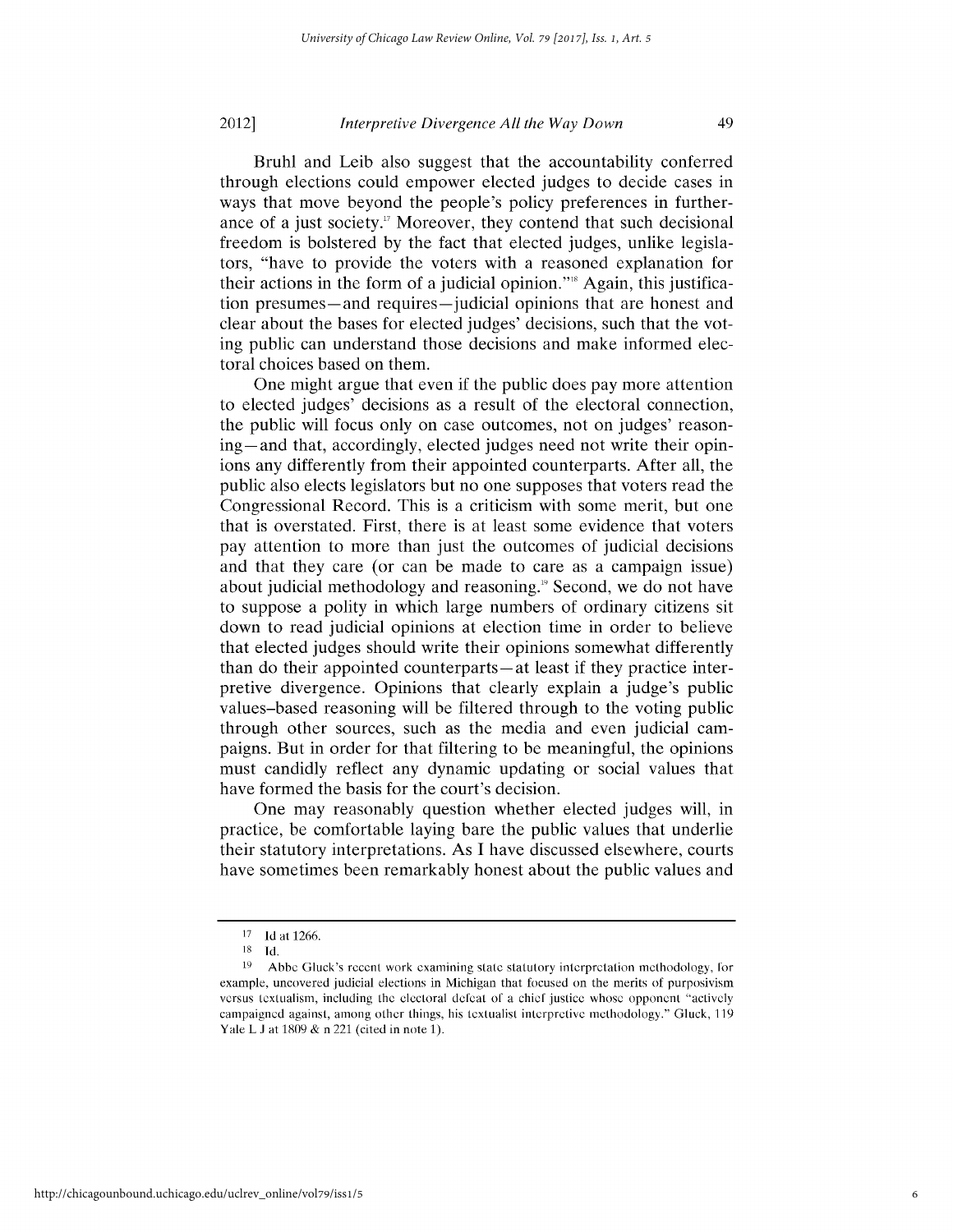social circumstances that inform their rulings.<sup>20</sup> But such judicial candor and sincerity in opinion writing would have to become the norm for Bruhl and Leib's contemplated form of interpretive divergence to work.

## II. PRACTICAL AND METHODOLOGICAL IMPLICATIONS

The previous Part argued that if elected judges are to be entitled to greater interpretive freedom and updating in light of changed social circumstances than their appointed counterparts, a corollary to such freedom should be judicial opinions that candidly reflect those interpretive choices and that are written in a manner that the voting public can understand. This Part considers additional practical and methodological implications for judicial opinions that may follow from the theory that elections should affect how judges decide statutory interpretation cases.

I have already suggested one practical way in which we may want elected judges' written opinions to differ from appointed judges' opinions in a world where interpretive divergence is practicedthat is, we may want such opinions to be more upfront about any social values concerns or pragmatic policy reasoning underlying the court's decision. When appointed judges decide cases based on social values or policy considerations, the countermajoritarian difficulty looms large and may counsel against open emphasis on the court's pragmatic reasoning.<sup>21</sup> But for an elected judge who decides a case in light of what she genuinely believes to be the public's current values, this difficulty arguably is diminished. In fact, candor about the decision's basis is essential not only so the public can tell when a judge has misread its social values, but also so the court in later years can properly assess the precedent's viability. If an older decision is based on now-outdated public values, for example, this will be important for later courts to know.

In addition, one could make a normative case that elected judges' opinions should engage in more ordinary-meaning analysis and less rarified judicial puzzle working than their appointed counterparts' opinions. That is, in easy cases, where the traditional tools of

<sup>20</sup> **SeC** Anita S. Krishnakumar, *The Hidden Legacy of* Holy Trinity Church: *The Unique National Institution Canon,* 51 Wm & Mary L Rev 1053, 1058-64, 1069-76, 1081-87 (2009) (highlighting, intcr alia, the US Suprcme Court's reliance on thc rolc of thc Christian rcligion in Amcrican history and lifc in *Church of the Holy Trinity* v *United States,* 143 US 457 (1892); baseball's status as the American national pastime in *Flood v Kuhn,* 407 US 258 (1972); and tobacco's important political and economic role in American lifc in *FDA* v *Brown & Williamson Tobacco Corp,* 529 US 120 (2000)).

<sup>&</sup>lt;sup>21</sup> See Bruhl and Leib, 79 U Chi L Rev at  $1244-45$  (cited in note 3).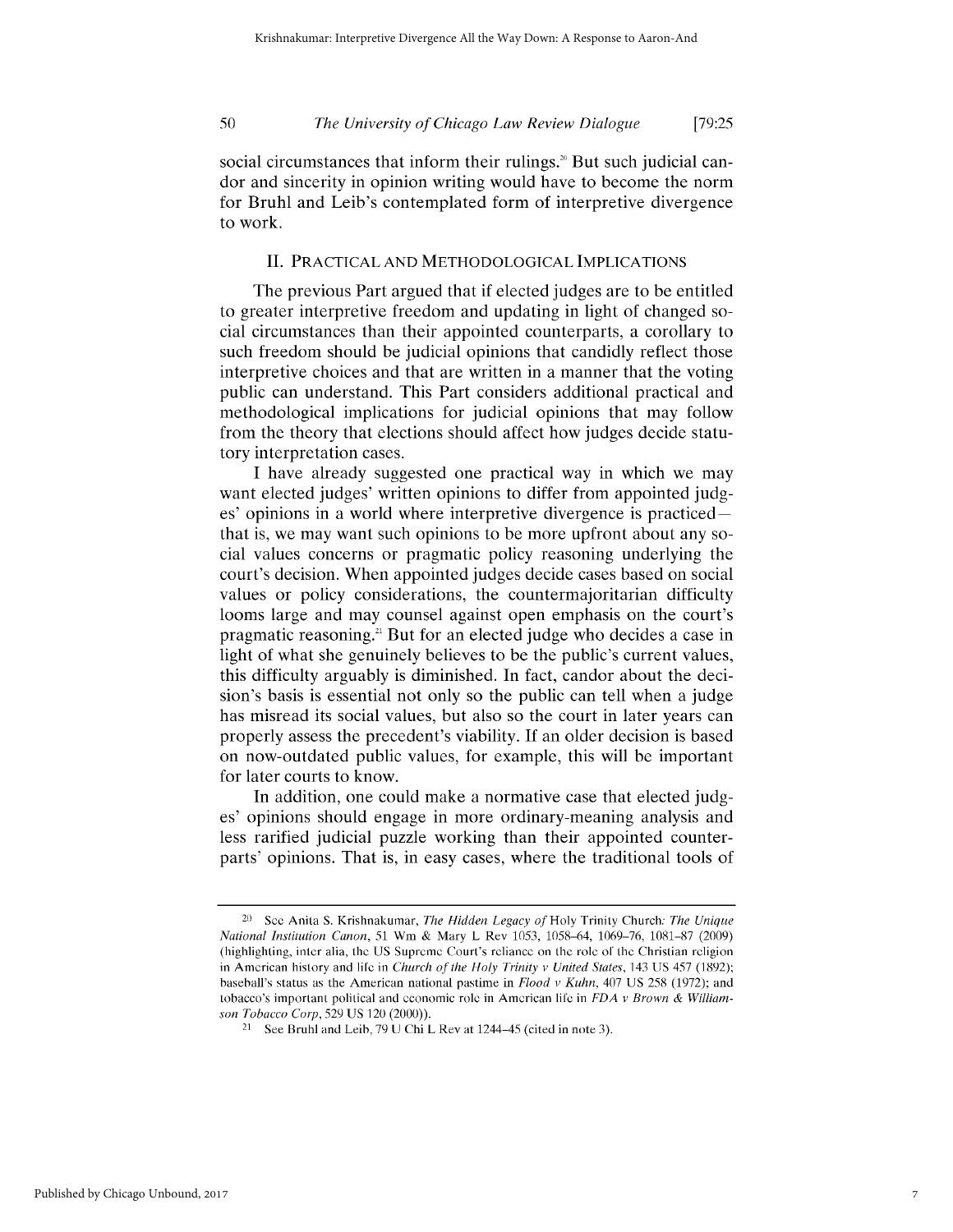51

interpretation yield only one clear answer, perhaps elected judges' opinions should place less emphasis on Latin maxims, complex reasoning from the corpus juris of surrounding statutes, the common law, and substantive canons based on judicial policy norms. Instead opinions should be written in a voice that ordinary citizens can understand. Fancy judicial puzzle working may be fine for an audience consisting primarily of other judges and lawyers-although one certainly can debate whether it leads to predictability or clarity of statutory meaning for practicing lawyers and lower courts<sup> $2$ </sup>—but such legal gymnastics surely are incomprehensible to a lay audience. Indeed, it would be interesting to see future work in this area examining statutory opinions by elected judges to determine whether they tend to be written in a manner that is more accessible to the lay reader than opinions written by appointed judges or whether, conversely, elected judges use legalist reasoning as a shield to hide behind.

Beyond greater transparency about the public values underlying a judge's decision and simplification of expressed judicial reasoning, there are other ways in which it may make sense for elected judges' statutory opinions—and even interpretive focus—to differ from those of appointed judges. Bruhl and Leib suggest that in many cases, statutory text and other interpretive tools will yield only one plausible meaning and that in such cases elected and appointed judges' interpretations will not diverge." But it is unclear why elected judges' entitlement to incorporate current public values into their decision making in certain cases might not bleed over into their application of traditional statutory interpretation tools as well. If, as Bruhl and Leib's case for interpretive divergence suggests, elected judges enjoy greater authority to take current social values into account when interpreting statutes in certain circumstances—that is, if the electoral connection makes them a little bit more like legislators than are their appointed counterparts—then they may be entitled (and inclined) to shift their focus away from the enacting legislature's intent even when employing traditional tools of statutory interpretation. Bruhl and Leib acknowledge, and indeed emphasize, that elected judges are not obligated to act as "faithful agents" of the

<sup>22</sup> **See,** for example, *Dean v United States,* 556 US 568 (2009) (featuring majority and dissenting opinions that both rely on the complex whole act rule and other statutory interpretation canons); *Morrison v National Australia Bank Ltd,* 130 S Ct 2869 (2010) (rejecting the test that lower courts had followed for forty years based on a substantive canon known as the **pre**sumption against extraterritorial application of domestic laws); *Jones v United States,* 526 US 227 (1999) (calling three related robbery statutes more relevant than other criminal statutes, then relying on two of those robbery statutes plus several state statutes and rejecting the third robbery statute as dissimilar).

<sup>&</sup>lt;sup>23</sup> See Bruhl and Leib, 79 U Chi L Rev at  $1255-57$  (cited in note 3).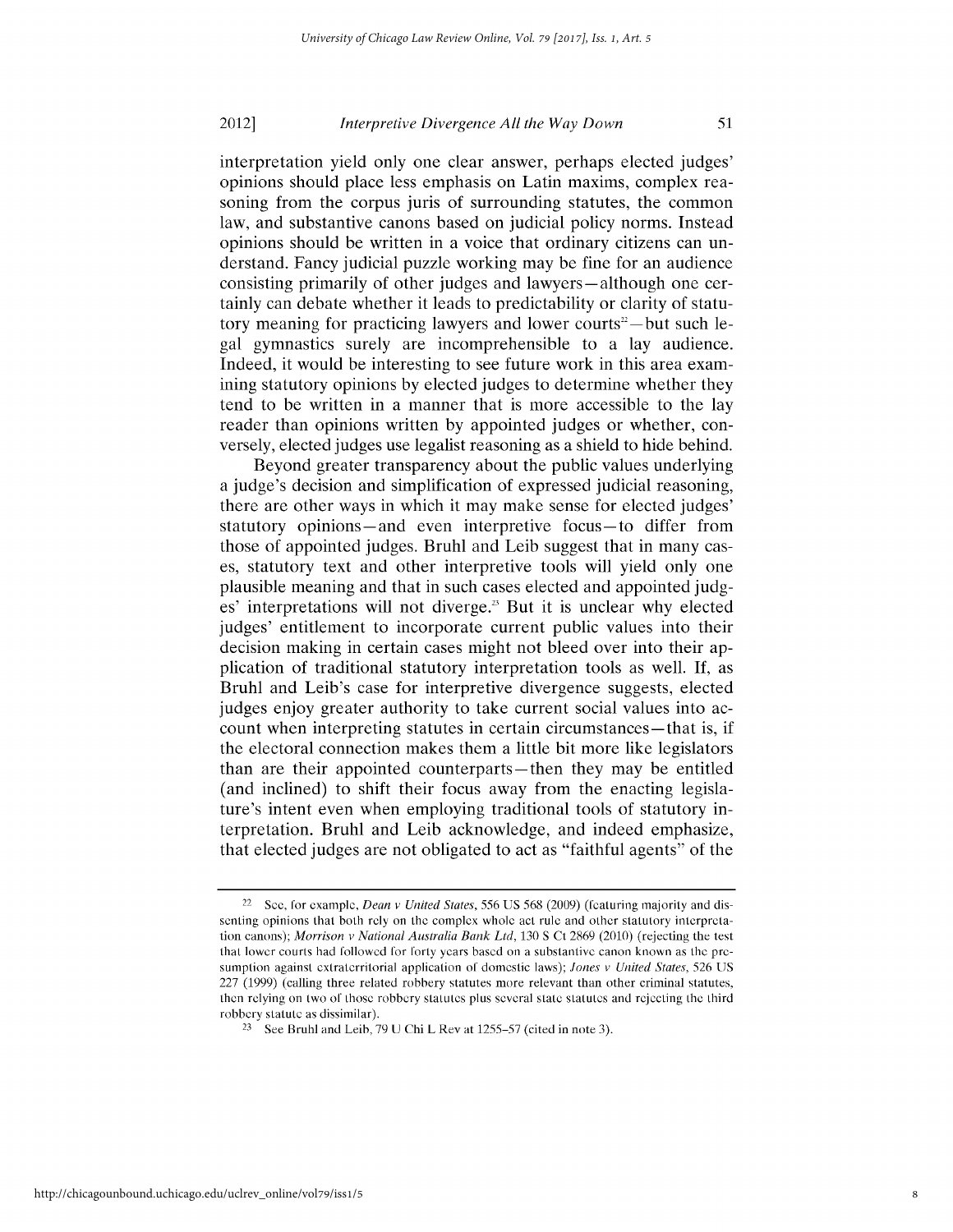legislature in the manner expected of appointed judges.' Consider what this might mean for elected judges' approach to just a few traditional tools of statutory interpretation.

## A. Statutory Purpose

The traditional judicial method for using statutory purpose to construe a statute is as follows: the court identifies the statute's purpose, based on text or legislative history, and then seeks the meaning that best fits with, or fulfills, that purpose.<sup>25</sup> The court's focus, as I have explained elsewhere, is on the purpose of the enacting legislature and the meaning that best represents that legislature's objectives for the statute.<sup> $\alpha$ </sup> The mischief or evil that prompted the legislature to enact the statute often is discussed as part of the court's analysis.<sup>27</sup> An elected judge who views it as her right or duty to act as a faithful agent to the *public* rather than (or at least in addition to) the legislature, however, would not necessarily approach statutory purpose in this manner." Rather, her focus may shift slightly, so as to seek the meaning that best achieves the statute's purpose in light of current public values and social circumstances.<sup>29</sup> The enacting legislature's intent would play a smaller role in this kind of analysis; the court would look to the statute's broad goals as a guidepost in updating the statute's meaning but would not be so interested in the enacting legislature's original motivation, given elected judges' superior capacity to gauge current—as distinct from time-of-enactment—public values.

## B. Legislative History

What, then, of legislative history? Should elected judges, freed from the constraints of the traditional faithful agent model, pay any

<sup>24</sup>**See** id at 1243 45.

<sup>&</sup>lt;sup>25</sup> See Henry M. Hart Jr and Albert M. Sacks, *The Legal Process: Basic Problems in the Making and Application of Law* 1374 (Foundation 1994) (William N. Eskridge Jr and Philip P. Frickey, eds) (summarizing the process a court should undergo when interpreting a statute).

<sup>&</sup>lt;sup>26</sup> See Anita S. Krishnakumar, Statutory *Interpretation in the Roberts Court's First Era: An Empirical and Doctrinal Analysis,* 62 Hastings L J 221, 273 (2010).

<sup>27</sup>See, for example, *Senne v* Village *of Palatine, Illinois,* 695 F3d 597, 614 (7th Cir 2012) (Flaum dissenting) (noting, in interpreting the Driver's Privacy Protection Act, that the murder of actress Rebecca Schaeffer by a stalker who obtained her address from DMV records was the catalyst for the statute).

<sup>&</sup>lt;sup>28</sup> The idea here is that a statute passed years before the application at issue in the case will reflect stale public values, whereas a judge who was elected in a recent election and is **de**ciding a case in the present can incorporate current public opinion. **See** Bruhl and Leib, 79 U Chi L Rev at 1249-52 (cited in note 3).

 $29$  This is an approach that William Eskridge has advocated that all judges adopt, but not one that enjoys broad support. **See** William N. Eskridge Jr and Gary Peller, *The New Public* Law Movement: Moderation as a Postmodern Cultural Form, 89 Mich L Rev 707, 728-30 (1991).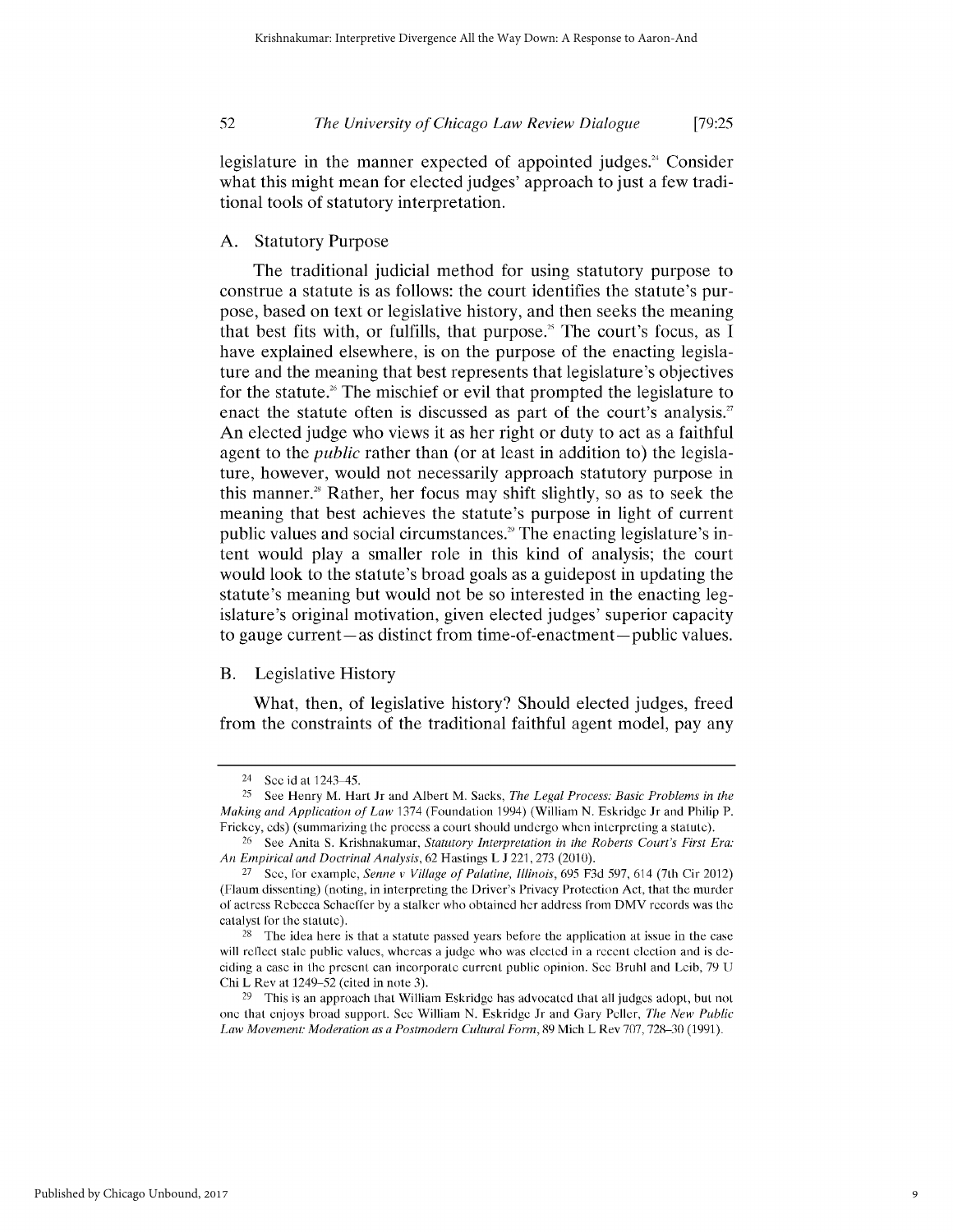attention at all to this interpretive source? Despite Justice Antonin Scalia's assiduous efforts to have legislative history banished from the realm of accepted statutory interpretation tools, appointed judges often give significant weight to a statute's legislative historymining committee reports, floor statements, and other draftingprocess documents in an effort to discern what those who crafted the statute thought about its application to situations such as the one before the court." But if elections give judges the right and duty (and necessary information) to interpret statutes in a manner consistent with current public values, there may be little of relevance in what legislators acting years, or even decades, earlier had to say about the statute's meaning. Thus, if we accept Bruhl and Leib's case for interpretive divergence, the logical practical implication might be that elected judges should ignore a statute's legislative history, at least for older statutes whose history presumably reflects outdated values. Indeed, such an approach might foster greater public understanding as well, since judicial opinions would not need to engage in cumbersome and confusing examinations of the legislative record.

There are at least two ways, however, in which legislative history might continue to play a useful role in elected judges' written opinions. First, elected judges might find a statute's legislative history helpful in illuminating the statute's overall goals, which they may wish to take into account in giving the statute an updated, contemporary meaning. This is rather like the shift in emphasis we might expect to see in elected judges' approach to statutory purpose. Second, and more unorthodoxly, elected judges could use legislative history to justify their updating, their rejection of original legislative intent, or even their decision to move out ahead of the public's current preferences. For example, where a statute's legislative history reveals a legislative intent or goal that is markedly out-of-date or repulsive to modern sensibilities, elected judges could find that history helpful to illustrate how much social circumstances have changed since the statute was enacted, and to explain to the public why they must interpret the statute to reflect current circumstances.

53

**<sup>30</sup>** See, for example, *Babbitt* v *Sweet Home Chapter of* Communities for a Great Oregon, 515 US 687, 704-08 (1995); *BankAmerica Corp v United States,* 462 US 122, 133-40 (1983); *Senne,* 695 F3d at 614 (Flaum dissenting); *Montana Wilderness Association, Nine Quarter Circle Ranch* v *United States Forest Service,* 655 F2d 951, 955 57 (9th Cir 1981). For examples of Justice Scalia's efforts to banish legislative history from accepted statutory interpretation tools, see *Zedner v United States*, 547 US 489, 509-11 (2006) (Scalia concurring) (writing separately to object to the majority's use of legislative history to interpret a statute); *Conroy* v *Aniskoff,* 507 US 511, 518-28 (1993) (Scalia concurring) (same).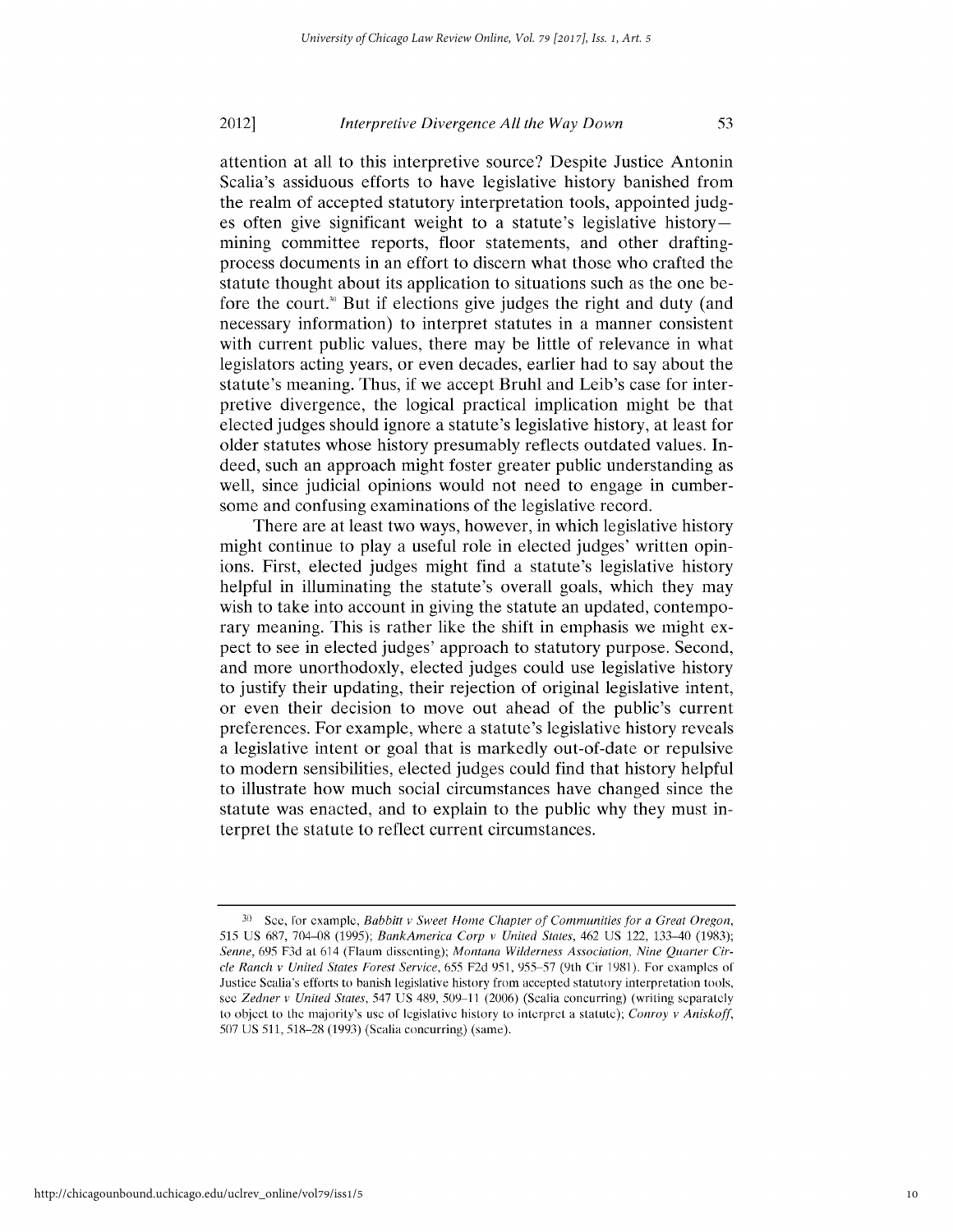An example may help to illustrate what I mean. In *Church of the Holy Trinity v United States,"* a case that famously raised the question whether the Alien Contract Labor Act<sup>32</sup> barred an American church from paying for the overseas passage of an English minister traveling to the United States under contract to serve as the church's rector, the legislative history contained much xenophobic talk that would offend many modern sensibilities. The relevant House committee report, for example, described the class of immigrant laborers at whom the statute was directed as follows:

They are generally from the lowest social stratum, and live upon the coarsest food and in hovels of a character before unknown to American workmen. They, as a rule, do not become citizens, and are certainly not a desirable acquisition to the body politic. The inevitable tendency of their presence among us is to degrade American labor, and to reduce it to the level of the imported pauper labor."

If this statute were being interpreted today, by elected judges, these passages might be cited to demonstrate the enacting legislature's (and the statute's) inconsistency with modern notions of social equality and classlessness." Based on this rejection of the original statutory design, a court composed of elected judges practicing interpretive divergence might conclude that the best way to read the statute was to cover all immigrant laborers, including the English rector. Conversely, the court might hold that, given its xenophobic and classist motivations, the statute as a whole is suspect, and might reinterpret it, in light of modern sensibilities, as one that protects immigrant laborers from indentured servitude and so covers only situations in which an employer seeks to recoup the costs of the overseas passage from the immigrant worker's wages upon arrival. It matters not how precisely a court of elected judges would choose to update the statute; the important point for our purposes is that elected judges could use the statute's legislative history to illustrate its outdatedness and to justify dynamic interpretation in a manner that appointed judges might hesitate to do.

**<sup>31</sup>** 143 US 457 (1892).

**<sup>32</sup>**Ch 164, 23 Star 332 (1885).

*<sup>33</sup>Holy Trinity,* 143 US at 465.

<sup>34</sup>**Of** course, a judge who is herself xenophobic, or who was elected by a xenophobic electorate, or who perceives the electorate recently to have become xenophobic (perhaps in response to some national trauma) would not use the legislative history in this fashion because she would not view the statute as outdated and would not perceive any need to update it.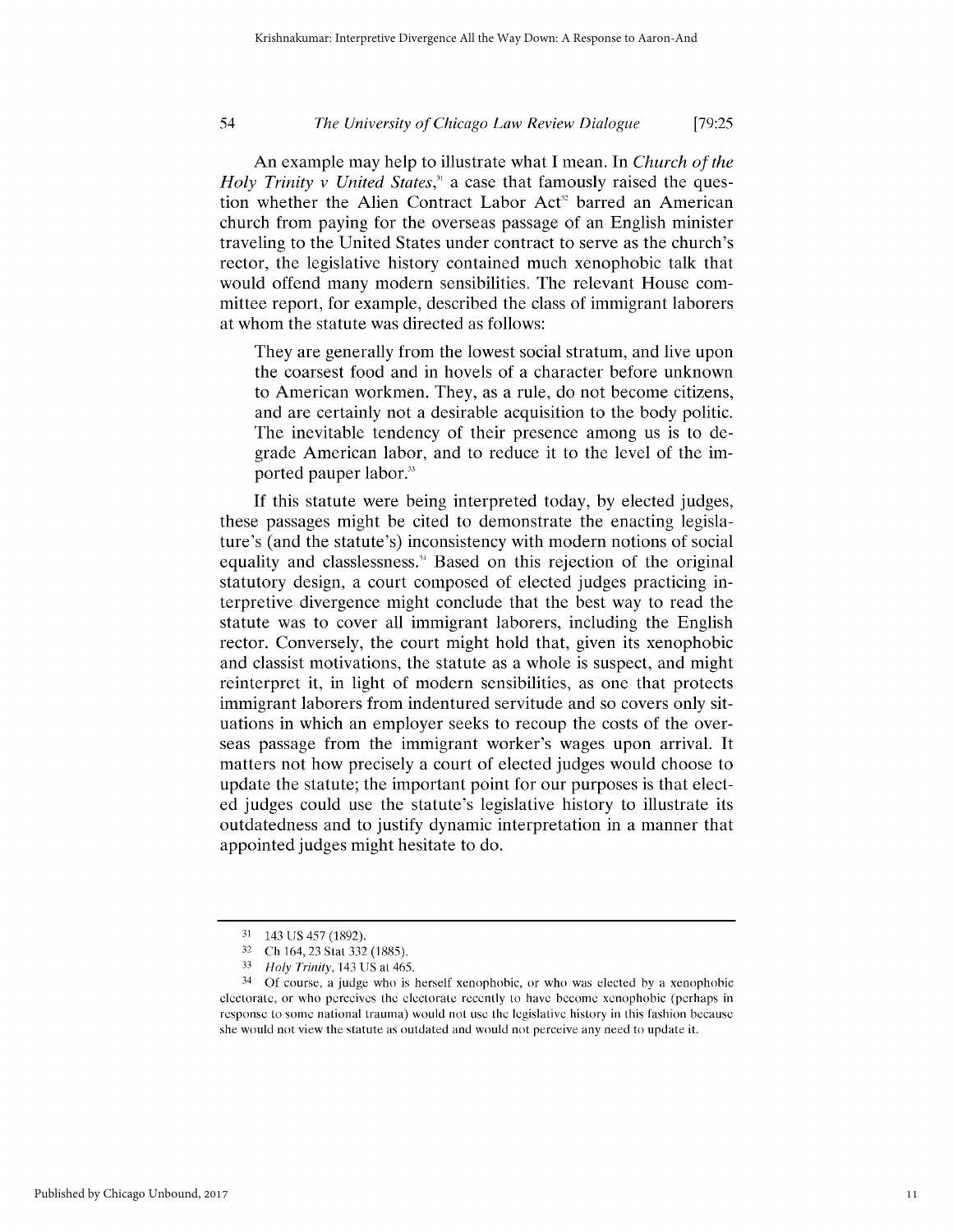## C. Ordinary Meaning

Traditional ordinary meaning analysis often, though not always, focuses on the meaning that statutory words or phrases had at the time that the statute was enacted.'s Thus courts looking to the dictionary to supplement their ordinary meaning analysis tend to use dictionaries published at the time that the statute was enacted." As we have seen, however, an elected judge who views her fidelity as belonging to the public rather than to the enacting legislature may not-and perhaps should not-consider herself so bound. Elected judges may instead seek the meaning most consistent with contemporary popular understandings and public values. And if they consult a dictionary to assist in their search for contemporary meaning, they may choose to do so in a manner that turns the traditional dictionary rule on its head—viewing recent dictionaries, rather than ones published at the time of the statute's enactment, as most relevant.

### D. Other Statutes

The traditional judicial approach to using other statutes as an interpretive aid is as follows: the court looks to see whether the statutory word or phrase at issue has been used in other statutes dealing with similar subject matters and whether the relevant language in those other statutes has been previously interpreted by the instant court or a higher court in the jurisdiction. **If** so, those prior interpretations may be deemed incorporated into the statute at issue. The reasoning behind this interpretive technique is that "when judicial interpretations have settled the meaning of an existing statutory provision, repetition of the same language in a new statute indicates, as a general matter, the intent to incorporate its judicial interpretations

**<sup>35</sup>**See, for example, *Perrin v United States,* 444 US 37, 42 (1979) ("[U]nlcss otherwise defined, words will be interpreted as taking their ordinary, contemporary, common meaning... at the time Congress enacted the statute."). Sec also *BedRoc Ltd v United States,* 541 US 176, 177 (2004) ("The proper inquiry in interpreting mineral reservations focuses on the reservation's ordinary meaning when it was enacted."); *Director, Office of Workers' Compensation Programs, Department of Labor v Greenwich Collieries,* 512 US 267, 275 (1994) ("We interpret Congress' use of the term 'burden of proof' in light of this history, and presume Congress intended the phrase to have the meaning generally accepted in the legal community at the time of enactment.").

<sup>&</sup>lt;sup>36</sup> Sec, for example, *Taniguchi v Kan Pacific Saipan, Ltd*, 132 S Ct 1997, 2003 (2012) ("It is telling that all the dictionaries cited above defined 'interpreter' *at the time of the statute's enactment* as including persons who translate orally.") (emphasis added); *Resource Conservation Group, LLC v United States,* 597 F3d 1238, 1243 (Fed Cir 2010) ("In construing statutory language, we look to dictionary definitions published at the time that the statute was enacted.").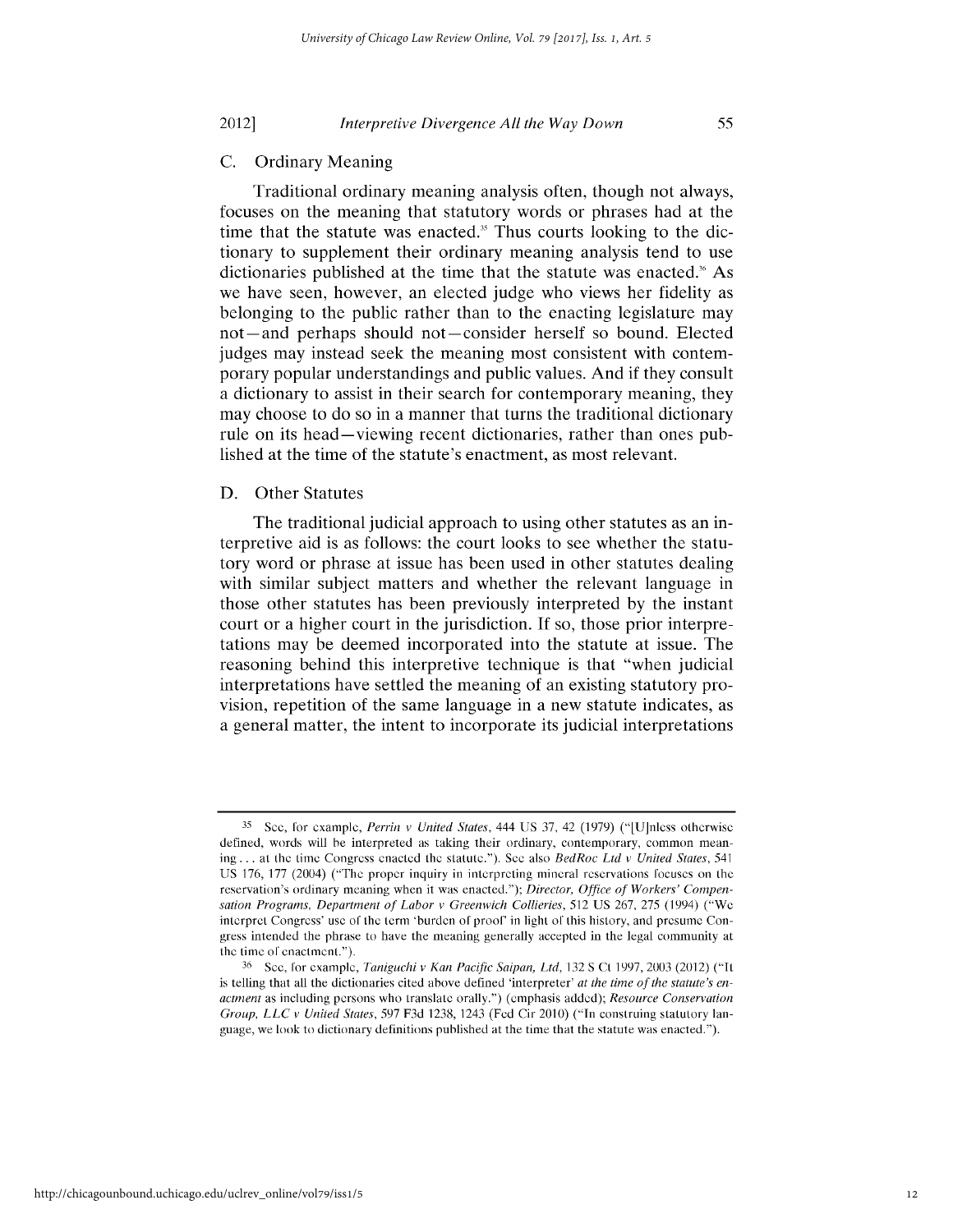as well."<sup>37</sup> This reasoning suggests that the traditional application of the other-statutes tool has a temporal connection-that is, newer statutes should be given a meaning that is consistent with the meaning courts have given to older ones." An elected judge accustomed to interpreting statutes in light of current public values, and to overruling outdated statutory precedents when such values warrant, however, may view this approach as exactly backwards. She might instead seek to give older statutes a meaning that is consistent with more recently enacted ones (and the recent public values reflected therein), either through the overruling of older statutory constructions that have become outdated or **by** analogizing to recent statutes when interpreting an older one **for** the first time."

In sum, elected judges who view themselves as faithful agents of the voting public, rather than of the enacting legislature, may be inclined to shift their interpretive focus in a manner that preferences contemporary over historical meaning, even when applying traditional tools of statutory interpretation. To be sure, elected judges might reject all of these traditional interpretive tools entirely-even ordinary meaning-if they are exercising their interpretive freedom in a manner that goes against the legislature or beyond the public." But in ordinary cases, where they are not taking such large interpretive liberties, the above analysis suggests that the electoral connection nevertheless may affect elected judges' interpretive methodology in less obvious ways. That is, elected judges may suffer from inter-

*<sup>37</sup>Rowe v New Hampshire Motor Transport Association,* 552 US 364, 370 (2008), quoting *Merrill Lynch, Pierce, Fenner & Smith Inc v Dabit,* 547 US 71, 85 (2006). See also *Atlantic Sounding Co v Townsend,* 557 US 404, 428 (2009) (Alito dissenting).

**<sup>38</sup>**Sec generally David L. Shapiro, *Continuity and Change in Statutory Interpretation,* 67 NYU L Rev 921 (1992) (arguing generally that most interpretive canons and guides foster statutory interpretations that promote continuity of legal rules and relationships, rather than change).

**<sup>39</sup>**Again, a concrete example might be helpful. In *Kasten v Saint Gobain Performance Plastics Corp,* 131 **S** Ct 1325 (2011), the US Supreme Court construed the Fair Labor Standards Act of 1938 (FLSA), which makes it unlawful to retaliate against an employee who has "filed any complaint." Id at 1329, quoting FLSA  $\S 15(a)(3)$ , Pub L No 75-718, ch 676, 52 Stat 1060, 1068, codified as amended at 29 USC  $\S$  215(a)(3). The interpretive issue was whether the phrase "ilcd a complaint" includes oral as well as written complaints. Several other statutes on similar subjects had been enacted. For our purposes, assume that those statutes provided as follows: The National Labor Relations Act of 1934 (NLRA) and a 1934 Executive Order signed by President Franklin Dclano Roosevelt covered retaliation only in response to written complaints. Several more recent statutes enacted post-2000 clearly covered retaliation in **re**sponse to oral complaints. **If** the statutes at issue all were state statutes and the case were being decided by an elected state judge practicing interpretive divergence, that judge might interpret the FLSA's retaliation provision to cover oral complaints as well, in keeping with the modern trend and public values reflected therein, despite the fact that the FLSA was enacted in 1938. That judge might also, if confronted with a case involving the NLRA, update that statute to cover oral complaints in order to conform with current public values.

**<sup>40</sup>**See Bruhl and Leib, 79 U Chi L Rev at 1263-65 (cited in note 3).